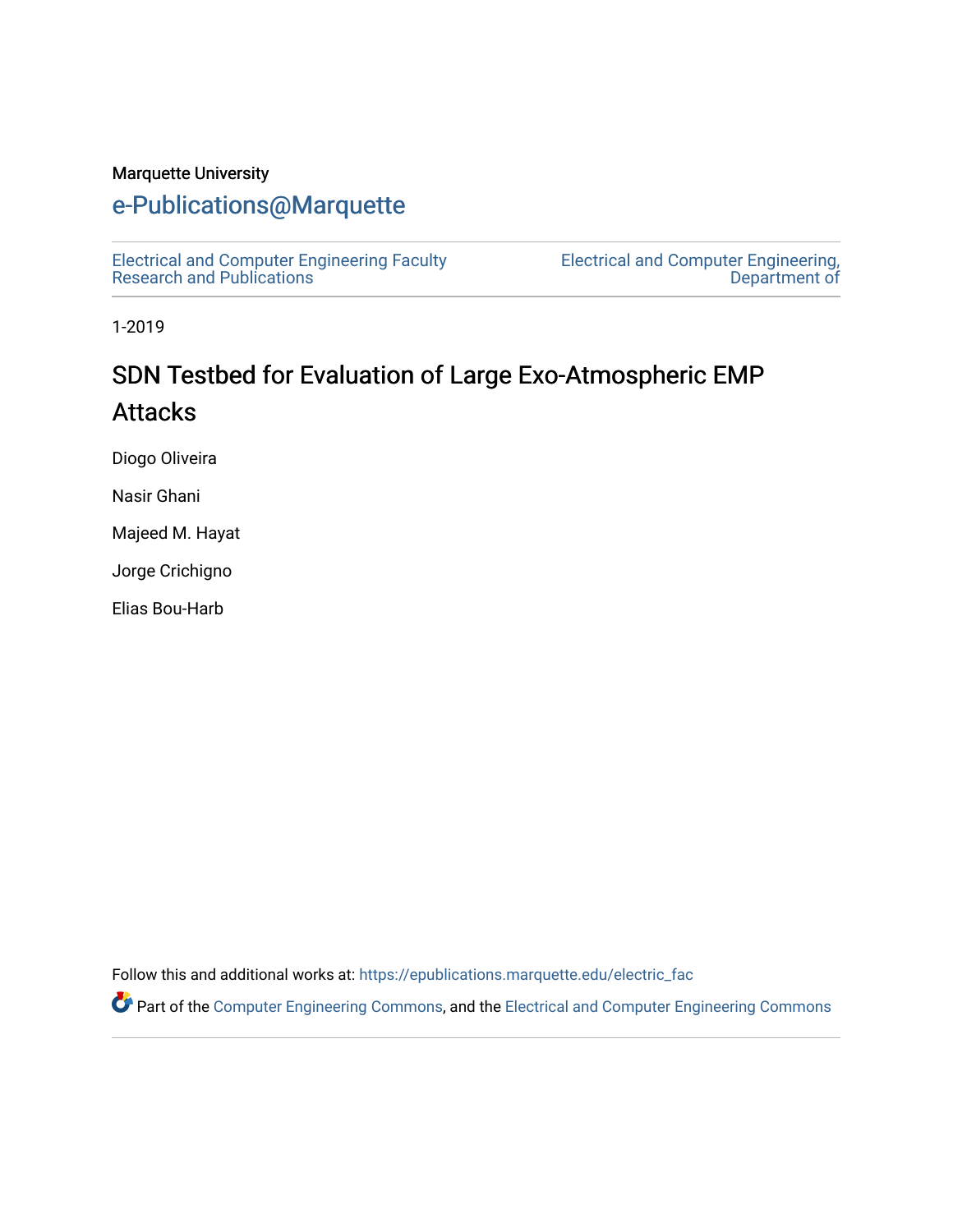#### **Marquette University**

# **e-Publications@Marquette**

# *Electrical and Computer Engineering Faculty Research and Publications/College of Engineering*

*This paper is NOT THE PUBLISHED VERSION;* **but the author's final, peer-reviewed manuscript.** The published version may be accessed by following the link in th citation below.

*IEEE Communications Magazine*, Vol. 57, No. 1 (January 2019): 88-97. [DOI.](https://doi.org/10.1109/MCOM.2017.1700847) This article is © Institute of Electrical and Electronic Engineers (IEEE) and permission has been granted for this version to appear in [e-Publications@Marquette.](http://epublications.marquette.edu/) Institute of Electrical and Electronic Engineers (IEEE) does not grant permission for this article to be further copied/distributed or hosted elsewhere without the express permission from Institute of Electrical and Electronic Engineers (IEEE).

# SDN Testbed for Evaluation of Large Exo-Atmospheric EMP Attacks

Diogo Oliveira School of Information, Florida State University Nasir Ghani Department of Electrical Engineering, University of South Florida Majeed Hayat Electrical and Computer Engineering Department, Marquette University. Jorge Crichigno Department of Integrated Information Technology, College of Engineering and Computing, University of South Carolina Elias Bou-Harb Computer Science Department at Florida Atlantic University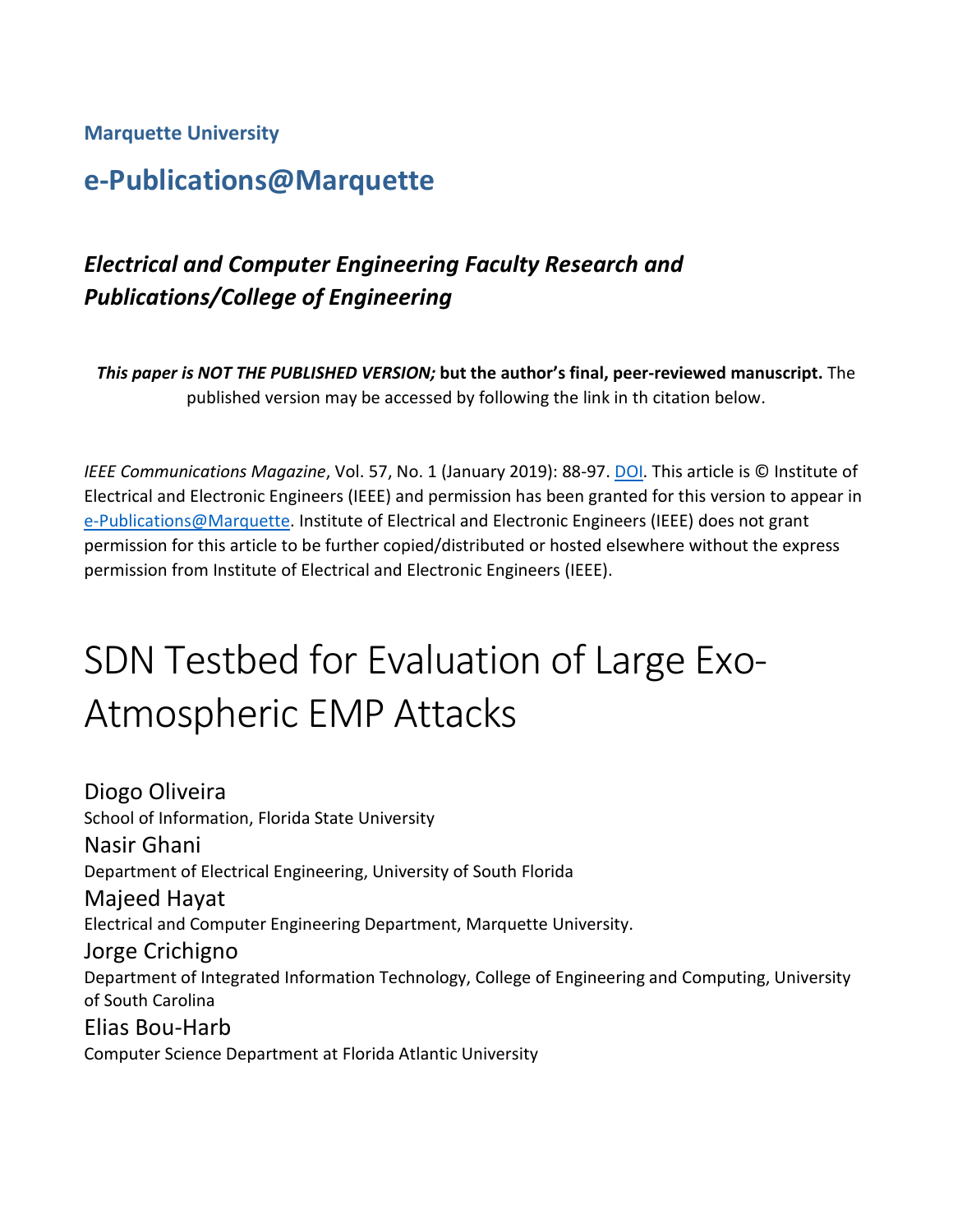## Abstract:

Large-scale nuclear electromagnetic pulse (EMP) attacks and natural disasters can cause extensive network failures across wide geographic regions. Although operational networks are designed to handle most single or dual faults, recent efforts have also focused on more capable multi-failure disaster recovery schemes. Concurrently, advances in software-defined networking (SDN) technologies have delivered highly-adaptable frameworks for implementing new and improved service provisioning and recovery paradigms in real-world settings. Hence this study leverages these new innovations to develop a robust disaster recovery (counter-EMP) framework for large backbone networks. Detailed findings from an experimental testbed study are also presented.

Network recovery from catastrophic disaster events is a major concern. In particular there is renewed concern about large-scale electromagnetic pulse (EMP) attacks caused by nuclear detonations in space by hostile statebased actors.

## Introduction

Network recovery from catastrophic disaster events is a major concern. In particular there is renewed concern about large-scale electromagnetic pulse (EMP) attacks caused by nuclear detonations in space by hostile statebased actors. These exo-atmospheric attacks can occur at varying height of bursts (HoB), ranging from 50–100 miles (low-altitude) to 500 miles (high-altitude) and will emit large amounts of gamma radiation. In turn, these emissions will interact with the Earth's atmosphere and magnetic fields to release electrons [1]. Specifically, three types of EMP pulses will be generated across a broad range, called E1, E2 and E3 (see Fig. 1). The initial E1 component is a high-frequency short-duration pulse (10 MHz-1 GHz, ns-ms) with very high electric fields, over 10 kV/m. Unshielded electronics are particularly vulnerable to this effect. Meanwhile, the E2 component is a lower frequency longer-lasting pulse generated by secondary gamma scattering (100 kHz-10 MHz, ms-sec), However, this component is similar to lightning strikes, and hence existing shielding methods can suffice. Finally, the E3 component has much longer durations and lower frequencies (10–100 Hz, seconds-min-utes) and can severely damage electrical grids [2]. Note that E3 pulses can also be generated by geomagnetic storms from solar flares, and smaller non-nuclear EMP (NN-EMP) devices can also emit intense emissions across the E1-E3 spectrum (albeit with much smaller footprints).



**Figure 1.** Effects of exo-atmospheric (space-based) nuclear EMP strike.

Overall, nuclear EMP attacks can cause near-instantaneous failure of unshielded electronics depending on warhead yield and epicenter location. These events are commonly called stressors and can damage critical infrastructures across a wide region, for example, telecommunications, electricity, oil, gas, water, transportation, aviation, agriculture, and so on. Systematic interdependencies between many of these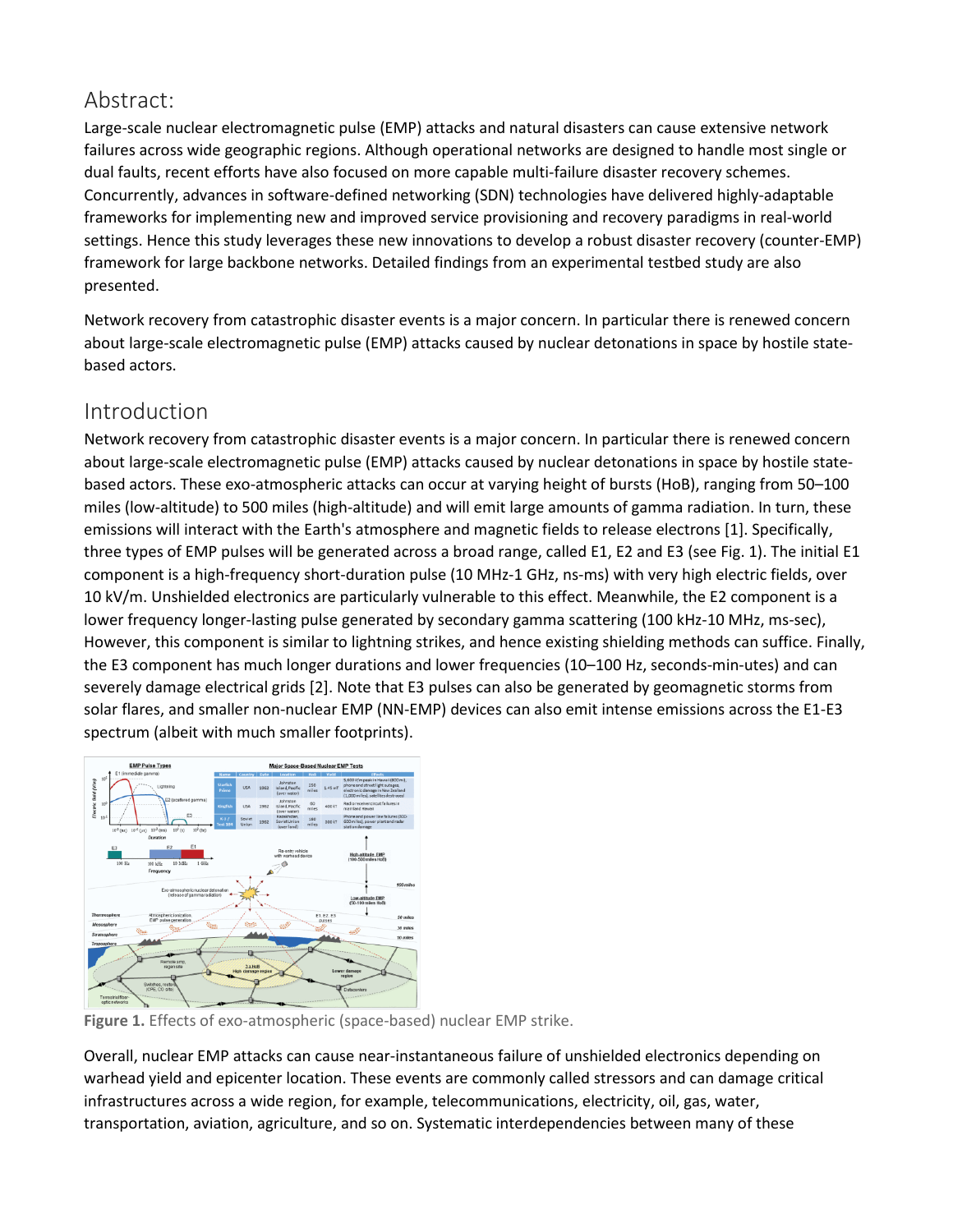infrastructures can trigger delayed cascades, further exacerbating fallouts [3]. Now several live space-based EMP tests have been conducted in the past, with empirical measurements showing notable damage at extended distances, for example, Starfish Prime, Kingfish, and K-3 (Fig. 1). These tests yielded vital empirical data and also helped uncover deficiencies with earlier EMP models (which largely underestimated the E1 component). Hence more accurate formulations were developed based on the pioneering work of theoretical physicist Dr. Conrad Longmire at Los Alamos National Laboratory, New Mexico, USA. Based on these models, a potential 1.5 megaton detonation over the central United States today (akin to the Starfish Prime test) will damage over 350 large transformers and cut power to almost 40 percent of the population [2]. Moreover, it will likely take years to rebuild and reinstall damaged power grids. Given these sobering facts, in 2011 the United States Congress established a commission to assess the EMP threat, the recommendations of which stressed the need for resilient communications to ensure effective recovery/response [2]. In particular, contingency and military planners are very concerned about shorter timescales in the immediate aftermath of an attack, that is, seconds to minutes.

Now most large backbones, including military, use fiber-optic systems for ultra-fast transmission over singlemode fiber. In some cases wireless links are also used to reach inaccessible regions or provide backup, that is, satellite and radio. Overall, the fiber medium is immune to EMP radiation as it does not conduct E1-E3 pulses. However, fiber-based transmission still relies on many opto-electronic systems that remain vulnerable to EMP effects, for example, routers, optical cross-connects, multiplexers, remote link regeneration/amplifier units, and so on. Many of these systems are located at dispersed sites such as central offices (CO), customer premises (CP), remote amplifier huts, and so on [2]. For the most part, these locations (in commercial settings) provide minimum shielding against weaker effects, for example, interference, electrostatic discharges, and lightning. Hence a powerful EMP device will cause rapid and extensive damage to backbone infrastructures. Delayed cascading power outages are also likely, but their impacts may not be immediate as most networking facilities have 48–72 hours of backup (batteries, fuel, and generators).

In light of the above, rapid post-attack recovery is a critical concern. However, most networks are only designed to handle single or dual node and link failures and provide little protection against large EMP attacks (natural disasters) causing multiple near-instantaneous failures with high spatial and temporal correlation [4], [5]. To address this concern, the Defense Threat Reduction Agency (DTRA) has funded various studies on disaster recovery, including single domain networks [5], [6], multi-domain networks [7], interdependent pow-ercommunication grids [8], and robust infrastructure design/pre-planning [9]. These contributions leverage definitions/concepts of pre-fault probabilistic risk regions and have yielded key theoretical findings on failure modeling and multi-failure recovery. Nevertheless, the effectiveness of these solutions in realistic settings remains to be seen, and this forms the key motivation for this work.

Deploying advanced counter-EMP schemes in real-world communication networks is very challenging due to the prevalence of vendor-pro-prietary systems and tightly-coupled data-con-trol planes. These dependencies mandate niche expertise and limit the range of recovery options. However, emerging software defined networking (SDN) paradigms have redefined legacy boundaries and offer much better service programmability and agility [10]. Still, SDN only provides a control framework and relegates detailed service provisioning and recovery algorithm design to operators themselves. Despite some notable testbed studies [11]–[12][13], there are no known works on SDN-based disaster recovery. Hence, this effort focuses on translating advanced counter-EMP service recovery schemes (only studied in research literature) into real-world settings by developing a resilient SDN-based management and orchestration (MANO) framework. Namely, these methods incorporate the definition of pre-fault probabilistic failure regions. A testbed facility is also built to evaluate the solution for large optical backbones with full conversion and regeneration.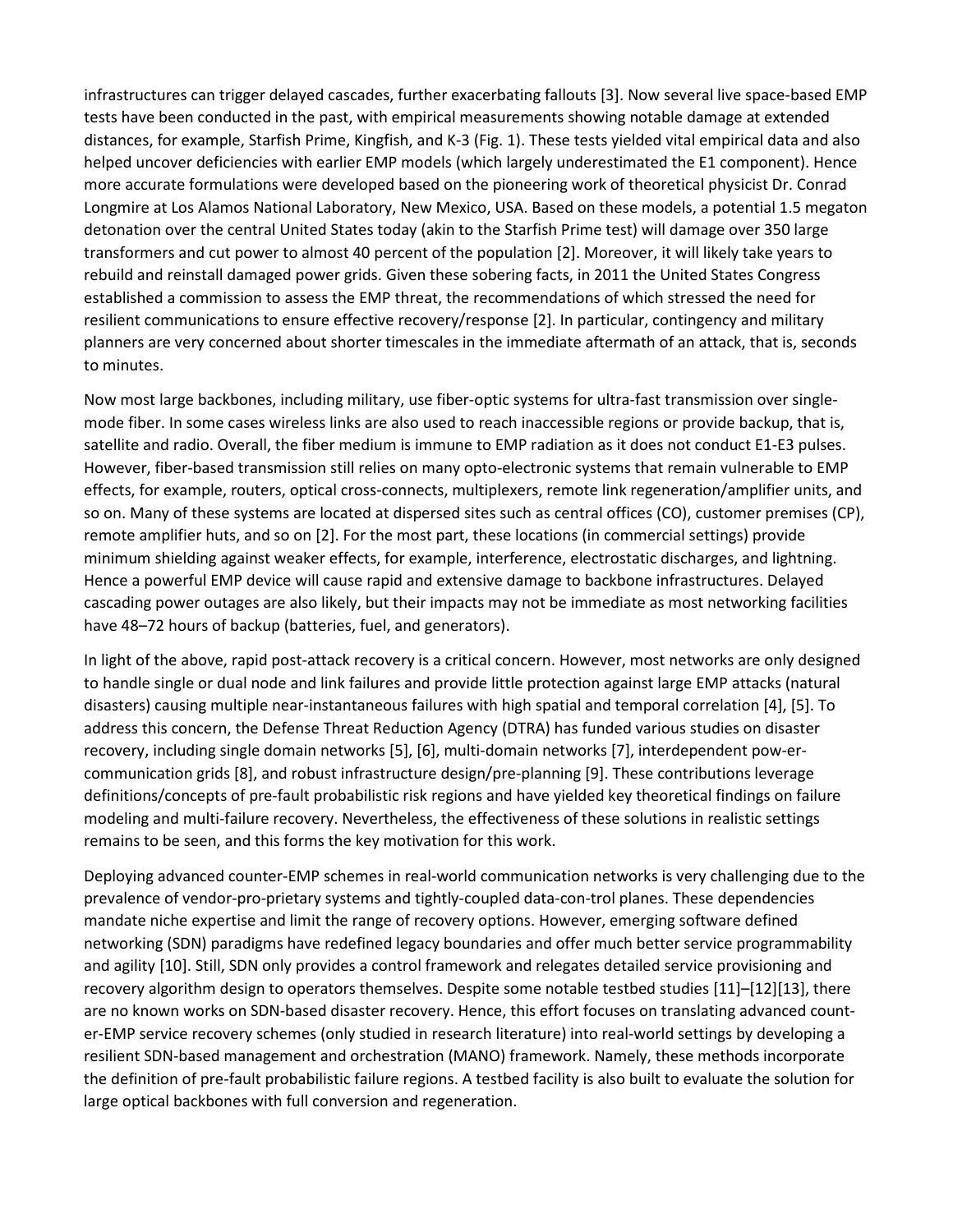This article is organized as follows. The following section presents a review of recent work in multi-failure network recovery and SDN testbeds, motivating the need for disaster recovery efforts. We then detail the resilient SDN MANO architecture, and present findings from the testbed study. Conclusions and future directions are outlined in the final section.

### Existing Work

Various studies have addressed multi-failure network recovery. For example, some have looked at connection protection for multiple independent failures [4]. However, this approach does not accurately model large disasters or EMP attacks with high spatio-temporal fault correlation. Hence, [5] introduces a realistic probabilistic shared risk link group (p-SRLG) model to define a-priori stressor (risk) regions, that is, occurrence probabilities, conditional link/node failure rates, and so on. New optimization and heuristic methods are then proposed to minimize primary/backup path failure probabilities for pre-defined stressors. However, since these schemes focus on risk minimization, they yield longer (less efficient) routes. Hence, [6] outlines a load balancing heuristic to improve the reliability-efficiency tradeoff. Finally, others have also studied multi-failure recovery in multi-domain networks, for example, two-stage optimization models to minimize failures at the intradomain/inter-domain levels, adhoc post-fault re-routing, etc [7].

Despite these contributions, few researchers have addressed multi-failure recovery under realworld conditions. Here, the complex vendor-pro-prietary nature of legacy control setups makes it extremely difficult (if not impossible) to implement tailored schemes. For example, most setups feature single-vendor network management systems (NMS) with limited recovery options for single/dual node and link failures [6]. It is here that emerging SDN frameworks [10] provide a much-needed avenue for building more capable (counter-EMP) recovery solutions. Namely, SDN decouples the data and control planes and relegates all path computation and provisioning to controllers operating with "bird's eye" network views. These entities are responsible for generating flow routes/rules and pushing them onto network nodes, which in turn are streamlined for data forwarding. This programmable open architecture allows operators to achieve flow-selective routing and can support a wide range of applications/policies, for example, load balancing, survivability, security, and so on.

Now various SDN protocols have emerged, including OpenFlow, OpenSwitch, OpenLight, NETCONF, others [10], [13]. Numerous testbeds have also deployed these SDN-based solutions for a range of scenarios, for example, datacen-ter, enterprise, metro-core, mobile, and so on. Although a detailed survey is out of scope here, some recent efforts are summarized. For example, [11] extends SDN control for a multi-do-main testbed running the *Floodlight* and *Open vSwitch* protocols. Novel methods are proposed for "east-west" inter-controller exchange and domain virtualization. Meanwhile, [12] proposes a resilient SDN architecture for connecting highperformance zones in a higher-education network. The authors also use OpenFlow devices to perform failover switching for isolated link outages. Finally, [13] studies controller failures and compares the scalability and reliability of multi-controller Open Network Operating System (ONOS) and OpenOaylight (ODL) setups, that is, for rule installation, network database synchronization, and failover mechanisms. Nevertheless, despite these (and other) contributions, there are no known SDN studies on large-scale disaster recovery. A detailed framework is now presented to address this need.

## Architecture Design and Development

As noted earlier, several SDN protocols have been developed. However, *OpenFlow* is chosen here as it is the most widely-used solution. Several network operating systems have also been proposed to interface with the southbound (SDN protocol) application programmer interfaces (API) and automate service provisioning, for example, *ONOS*(by ON.lab) and the vendor-based *ODL* solution. Again, *ONOS* is chosen as it is designed for use with *OpenFlow.* Nevertheless, the Open-Flow and ONOS combination still lacks critical features for multi-failure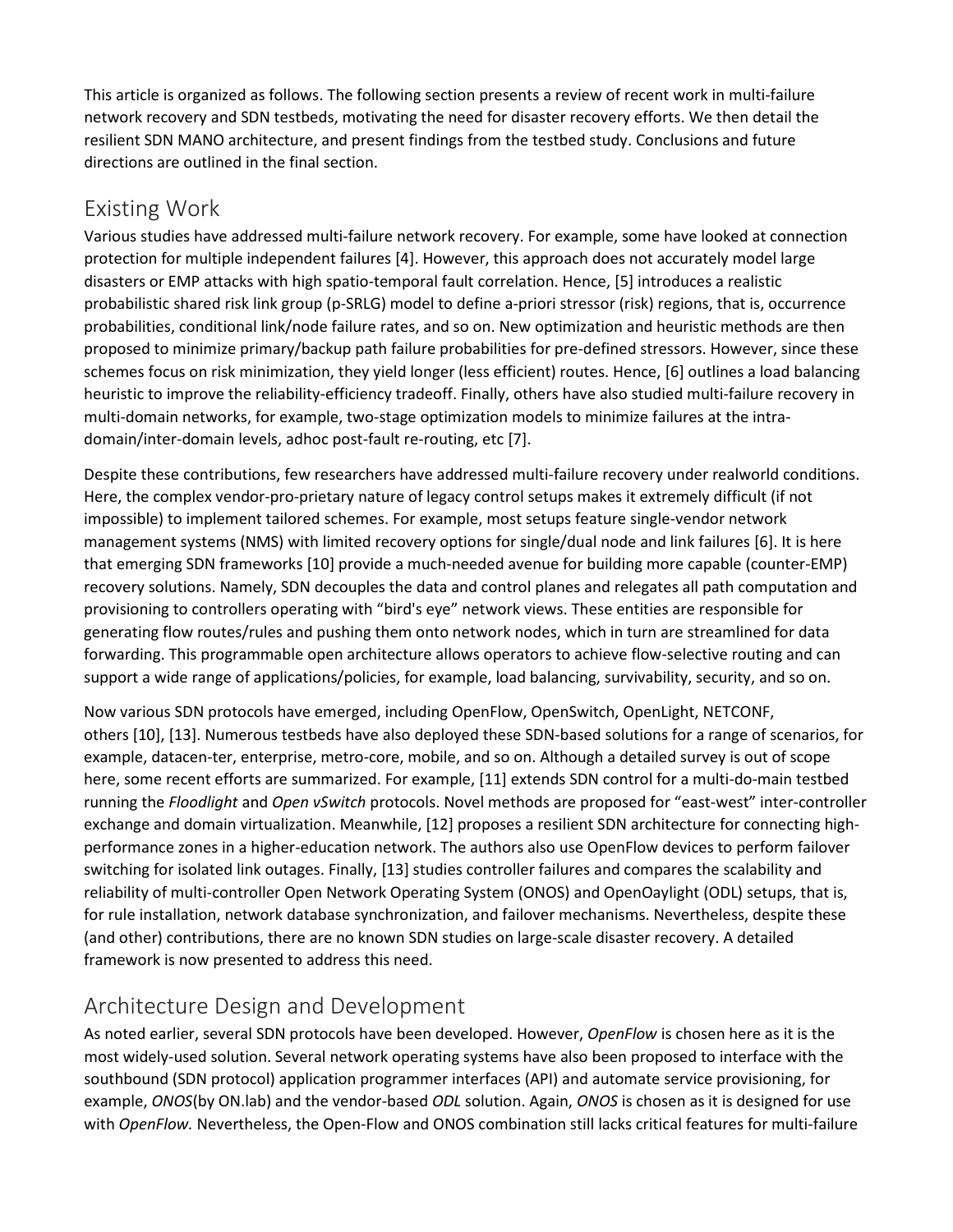recovery as it does not provide any path computation element (PCE) for route generation. Therefore, a novel resilient SDN system MANO framework is developed for disaster recovery support. This setup is specifically designed to handle large multi-failure (e.g., EMP-type) events and allows operators to pre-specify vulnerable regions and stressor likelihoods. The framework is shown in Fig. 2 and is comprised of three key entities, that is, an Abstraction Module, a Resilient Path Computation (RPC) Module, and an ONOS Driver. The solution leverages the *OpenFlow* and *ONOS* frameworks and adds critical features for multi-failure recovery, that is, state visibility, pre-fault/post-fault schemes, and so on.



**Figure 2.** Resilient SDN MANO system architecture for multi-failure network recovery.

Overall, the proposed setup assumes that all network nodes are generic bandwidth/circuit provisioning entities, that is, opaque/full-conversion optical nodes or backbone routers. However, future extensions can be added to handle all-optical or partial-conversion nodes requiring wavelength continuity. Also, an SDN controller can represent a single point-of-failure and bottleneck. Hence in practice, multi-controller setups are required to improve *control plane* redundancy, and these designs can leverage from related work in [13]. However, this is left for future study as the focus is on data plane recovery. Consider the details.

#### Abstraction Module

This module implements a database to allow the resilient SDN-based MANO system to visualize the network, its risk vulnerabilities, and active flows. This overall state is then used to drive the other key system components, for example, the ONOS Driver module. In particular, the network markup language (NML) standard [14] is used to describe the network topology using abstract models based on classes (also called resources), attributes, relations and parameters. These entities are then encoded in appropriate schema files. For example, NML defines base schema constructs for physical resources at switches and links using topology-related resources and properties. These constructs include inbound and outbound link ports and neighbors. Fig. 3 shows a fraction of the ontology needed to define such a topology.



**Figure 3.** Extended network markup language (E-NML) schema.

Nevertheless, the base NML schema [14] only details static topologies. Hence, new class and attribute definitions are also introduced for critical risk vulnerability and path route information to support multi-failure disaster recovery, called extended NML (E-NML) (see Fig. 3). Foremost, a shared risk resource group (SRRG) service class is defined to group nodes and links with common a-priori risks. Here a SRRG resource identifies a group of nodes and ports with specific severity and failure probability values, respectively, given by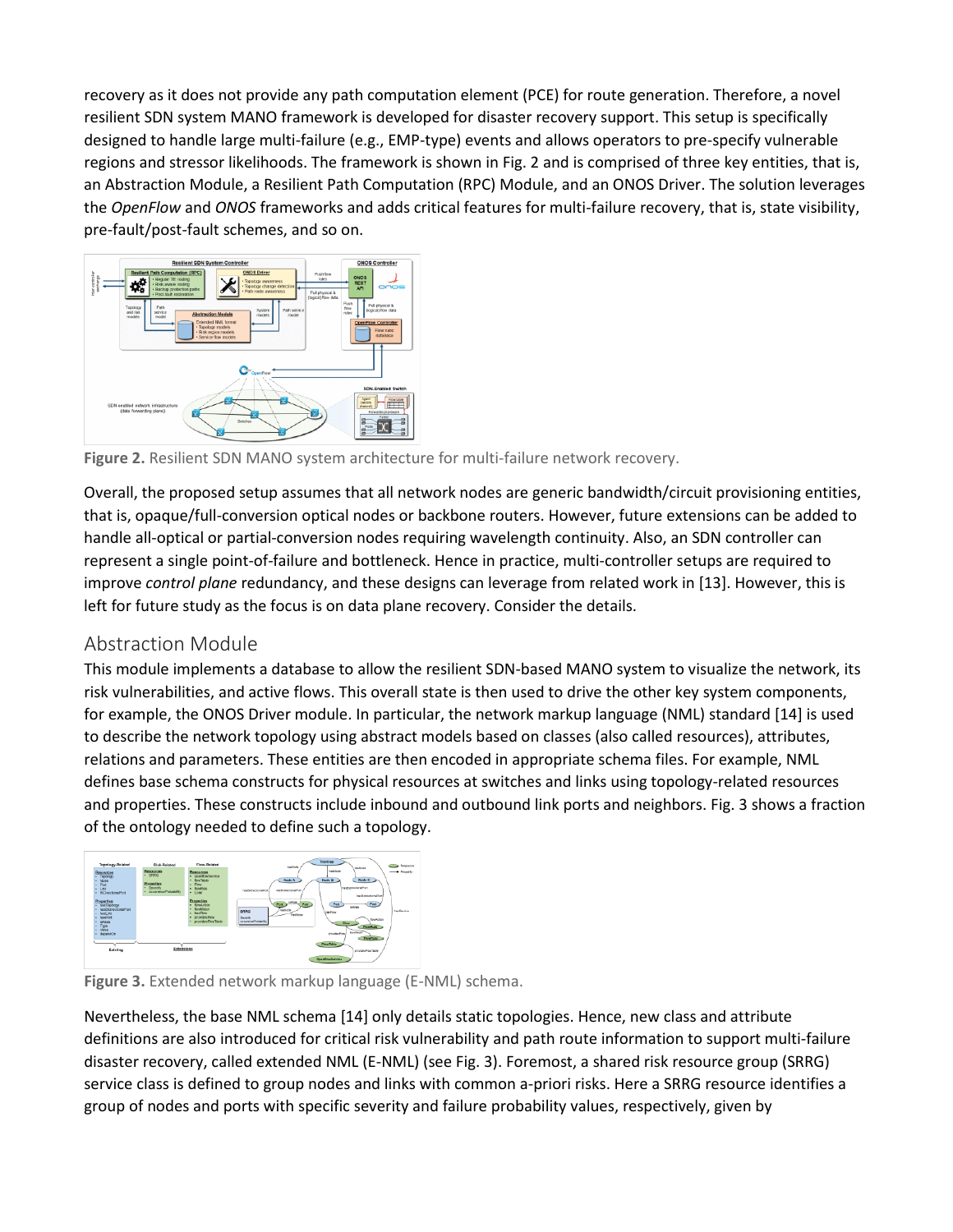the *severity* and *occurenceProbability* properties. Note that the shared risk (link) group concept has been studied by researchers [5]–[6][7], but its adaptation in operational SDN settings for multi-failure recovery is lacking.

Next, a path service model is introduced to enhance the NML base schema and define control plane flow rules to detail logical relations. Namely, the nodes, ports and flow rules associated with a source-destination pair are specified by a new flow service class, called *openFlowService* (see Fig. 3). This class defines several other flowrelated classes, relations, attributes and parameters. Foremost, *openFlow-Service* resources are associated with a topology, which in turn supports SDN nodes with flow tables, that is, *providesFlowTable* property. A flow table is also defined by the *flowTable* class and provides a set of flows (*Flow* resources) through the *providesFlow* relation property. Ideally, a flow class is created to match a flow, and hence the *flowMatch* relation defines a *flowRule* traffic criteria, that is, source/des-tination media access control (MAC) addresses, source/destination IP addresses, inbound/ outbound ports, virtual LAN (VLAN) identifiers, and so on. Furthermore, a *flowRule* is also associated with a *flow* by a *flowAction* relation to determine control plane decision-making for specific traffic data, that is, forward frame through outbound port *N.* Finally, a set of NML *flow* objects (instantiated *flow* classes) are also defined for each source-destination path pair, and each path is also assigned a unique identification number (UUID).

The Resilient Path Computation Module retrieves state information from the Abstraction Module and performs constrained route computation between requesting source-destination nodes. Topology information is used to build a graph-based network view comprised of vertices and *edges*.

#### Resilient Path Computation (RPC) Module

This module retrieves state information from the Abstraction Module and performs constrained route computation between requesting source-destination nodes. Topology information is used to build a graph-based network view comprised of vertices and edges. Meanwhile, input requests are defined via a new path request service model which specifies a source, destination, and desired bandwidth capacity (see Fig. 3). Now as noted above, several polynomial-time graph-based algorithms have been developed for multi-failure disaster recovery [5]–[6][7]. Hence, some of these (and some other baseline) solutions are adapted here (Fig. 4).



**Figure 4.** Network service recovery mechanisms (pre- and post-fault).

#### No Protection (NP)

This baseline scheme does not provide any backup. A primary path is provisioned for a request using Dijkstra's shortest path algorithm based upon a desired network traffic engineering (TE) objective, for example, hop count minimization, load balancing, and so on.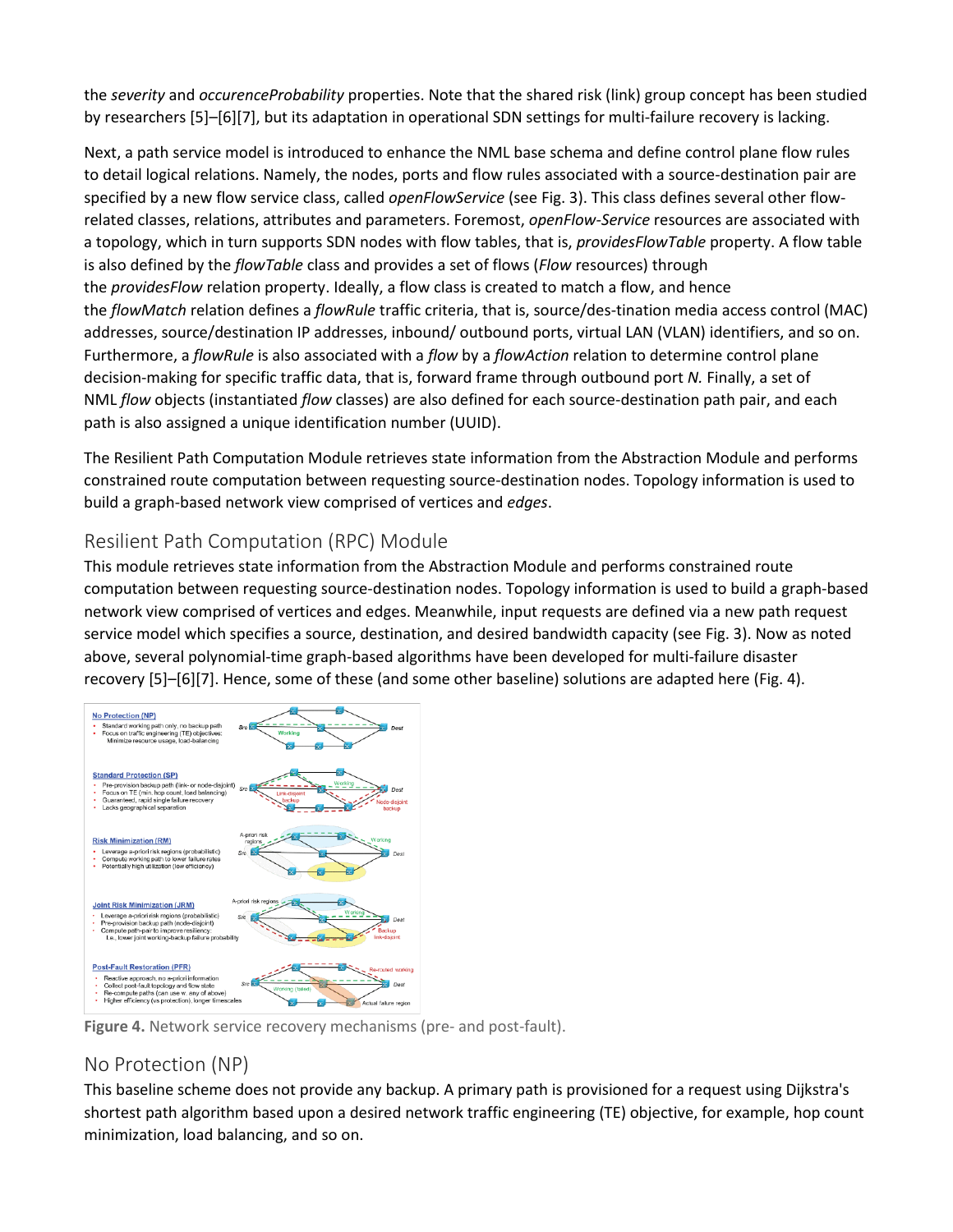## Standard Protection (SP)

This scheme computes a backup path, that is, a primary-backup path pair (Fig. 4). The algorithm starts by computing the *k* shortest-paths between the source and destination. Node-disjoint protection paths are then derived for each candidate path, and the path pair with the lowest combined TE cost is chosen based on hop count or load cost. This joint computation strategy is more efficient than a greedy *sequential* approach (which first computes a primary path, prunes related links/nodes, and then computes a backup route).

#### Risk Minimization (RM)

This scheme computes a primary working path in a "risk-averse" manner to increase reliability based upon prespecified risk regions defined by operators, that is, occurrence probabilities and conditional node/link failure rates (p-SRLG models in the Abstraction Module). A constrained path is computed to minimize risks over a modified topology with link weights set as logarithmic functions of the risk probabilities [5], [6]. Expectedly, path reliability will depend upon the accuracy of the a-priori SRLG models.

#### Joint Risk Minimization (JRM)

This scheme extends the RM scheme to compute a "risk-averse" backup path. Namely, the *k* shortest-paths are computed over a modified graph using the same logarithmic link weights. Node-disjoint backup paths are then computed for each possible primary path, and the working-backup path pair with the minimum TE cost (using hop count or load balancing) is chosen (see [6]). Hence, this scheme tries to achieve a balance between cost and risk, but for small *k* values (k≤3) will still favor the latter.

#### Post-Fault Restoration (PFR)

This method focuses on *post-fault* recovery and ca*n* be used in conjunction with any of the above schemes. The RPC module waits for a pre-defined hold-off time to allow the Abstraction Module to collect updated topological and path service state. New routes are then re-computed for affected paths experiencing one/more link failures to re-estab-lish connectivity. The affected paths are randomly selected for recovery, and path re-computation is done using the baseline NP scheme.

After computation, the path is translated/ stored in a path service model in the Abstraction Module database (see Fig. 2). Note that the unprotected NP and JRM schemes only store one main path, whereas the protected SP and JRM schemes store *an*additional backup path (albeit only one is active, as detailed next).

## ONOS Driver

*ONOS* provides a framework for managing *Open-Flow-capable* devices. Leveraging this, the ONOS Driver module in Fig. 2 implements the main interface with the underlying ONOS controller via the ONOS REST representational state transfer (REST) API. Several key directional transfers are implemented. Foremost, topology state is pulled in the *northbound* direction from SDN-enabled devices, that is, to populate the Abstraction Module database when prompted by an incoming request. Meanwhile, path route information is pushed in the *southbound* direction to instantiate end-to-end routes. Namely, the ONOS Driver retrieves the relevant path request service model from the Abstraction Module to obtain the flow rules, that is, frame processing/forwarding. This model is then parsed and encoded into JavaScript object notation (JSON) format and sent to the ONOS controller to distribute to all path nodes. The OpenFlow flow identification numbers (FID) assigned to each deployed flow are also retrieved and passed to the Abstraction Module database to track the deployed flow rules, that is, northbound transfer.

Now only one path service model can be active at a given time for a demand. Hence, primary path rule sets are established after a request is processed. However, for protected demands (SP, JRM schemes), backup path switchover/ reversion is only performed after link/node failures are detected. Here the ONOS Driver module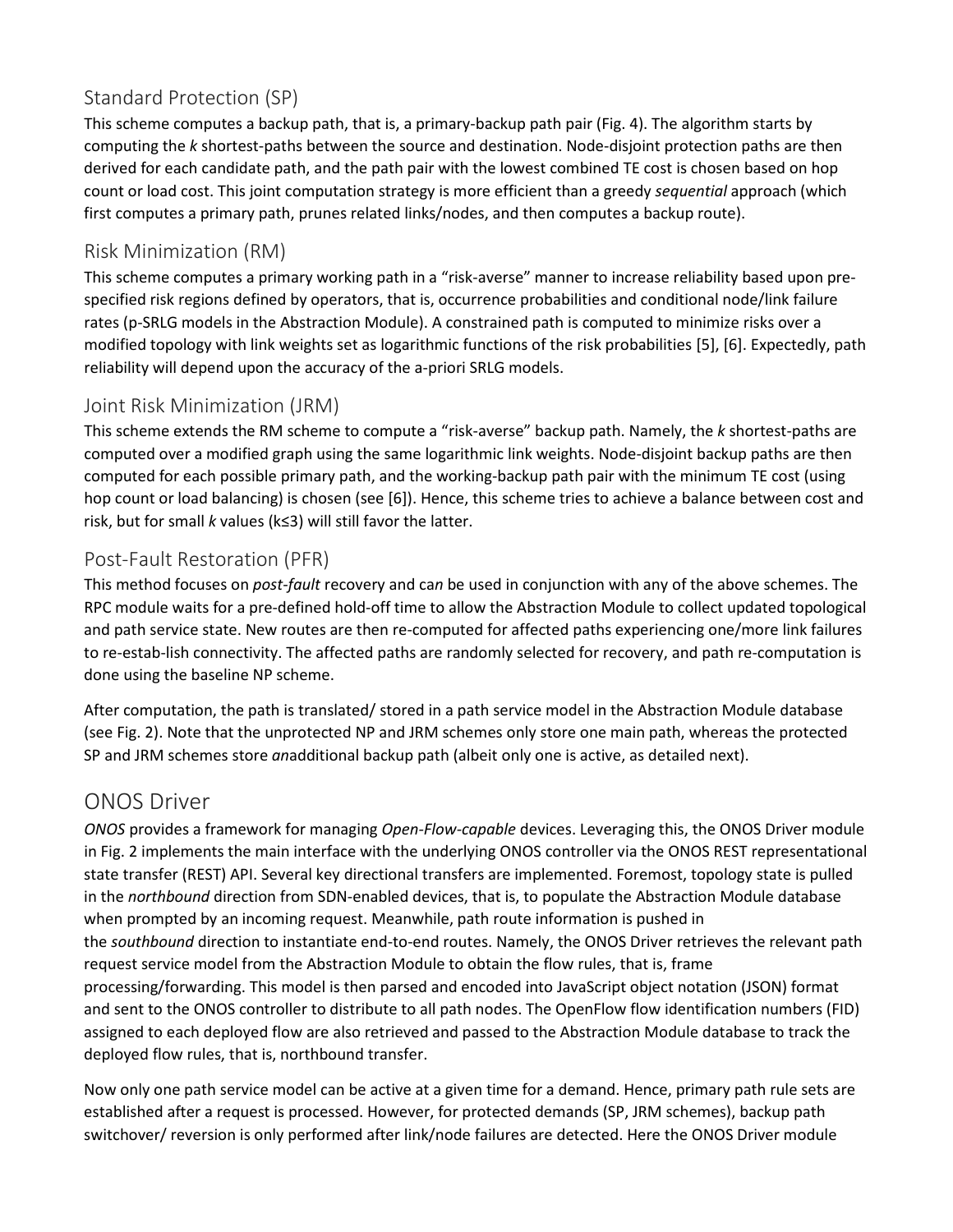retrieves **all** currently-active primary FID routes from the Abstraction Module database and signals the ONOS controller to remove affected flows with failed link(s). Flow rules for all corresponding backup paths (unaffected by failures) are then pushed to the SDN controller to re-establish routes. Now if path protection is not provisioned (NP, SP, or RM schemes) and/or backup protection paths are also affected by failures, then the PFR scheme can (optionally) be used to recover failed routes. Here the ONOS Driver removes the SDN flow table entries for affected paths by invoking a procedure to retrieve failure-affected paths. For each such path, the PFR algorithm searches for a recovery path and allocates bandwidth on its links before performing switchover. Akin to the pre-computation schemes, this approach relies on a service request model with a source and destination pair. Once the shortest path is computed, a service model is defined and stored in the database.

Note that larger multi-area networks will require multiple (SDN) controllers, mandating distributed inter-domain path computation. Specifically, multiple ONOS Driver instances will have to be instantiated to communicate (push, pull) required topology information between peer SDN controllers. However, inter-domain path computation is complicated by the lack of global visibility, *and* many different schemes have been proposed.

Note that larger *multi-area* networks will require multiple (SDN) controllers, mandating distributed *interdomain* path computation. Specifically, multiple ONOS Driver modules will have to be instantiated to communicate (push, pull) required topology information between peer SDN controllers. However, inter-domain path computation is complicated by the lack of global visibility, and many different schemes have been proposed (see [7], [13]). Owing to these complexities, such features are left for future study.

# Testbed Study

The resilient SDN-based MANO framework is implemented in an advanced testbed and evaluated for a range of nuclear EMP threats. The impact of such attacks is best gauged for a large conti-nental-sized backbone, and hence the testbed uses a realistic 75 node/99 link Continental US (CONUS) topology from the Defense Advanced Research Project Agency (DARPA) CORONET project [15]. This network is implemented using a combination of real-world physical and soft-ware-emulated network nodes and links. Specifically, five *OpenFlow-enabled iwNetworks Pronto 3290* bare-metal switches are used to build part of the CONUS network at the University of Maryland Mid-Atlantic Crossroads (MAX) facility. The remaining nodes and links are emulated in *Mininet* on a quad-core Intel Xeon E3-1200 processor with 8 gigabytes of memory. **All** key system modules (Fig. 3) are separately implemented i*n* a quad-core Intel Xeon E3-1200 processor with 32 gigabytes of memory.

A range of potential EMP attacks are developed for the central United States. This region is of key strategic interest (vulnerability) since its nodes/links serve in critical *transit* roles for cross-country routes. Note that several stressors are also tested over the East and West Coast regions, but these give low recovery rates since a large percentage of the failed nodes are source/ destination end-points, that is, they need physical repair. Now as detailed i*n* [1], low-altitude EMP attacks (HoB in 50–300 miles) exhibit "smi-ley face" geometries (due to Earth's magnetic fields) with three failure sub-regions (see Fig. 5a). The (red) sub-region closest to the epicenter experiences near complete failure of unshielded nodes and links. The wider surrounding (yel-low) sub-region also sees relatively high failures, that is, 75 percent range. However, the outer (green) sub-region has notably lower outages, averaging 20 percent. Based on this, three EMP attack types are defined, as shown superimposed over the CORONET test network in Fig. 5. These stressors include a 50 mile HoB with 700 mile diameter (Stressor 1, Fig. 5a), an 80 mile HoB with 1,120 mile diameter (Stressor 2, Fig. 5b), and a 100 mile HoB with 1,440 mile diameter (Stressor 3, Fig. 5b). The smaller Stressor 1 tests are further evaluated for five epicenters to gauge geographic sensitivity, that is, Central (C), West Central (WC), East Central (EC), South Central (SC), and North Central (NC) (see Fig. 5a). Also, three random permutations are averaged for each stressor site to evaluate different node/ link failure combinations i*n* the yellow and green regions. Meanwhile, the larger Stressor 2 and 3 scenarios are only tested for one epicenter as they span most of the central United States, that is, almost cause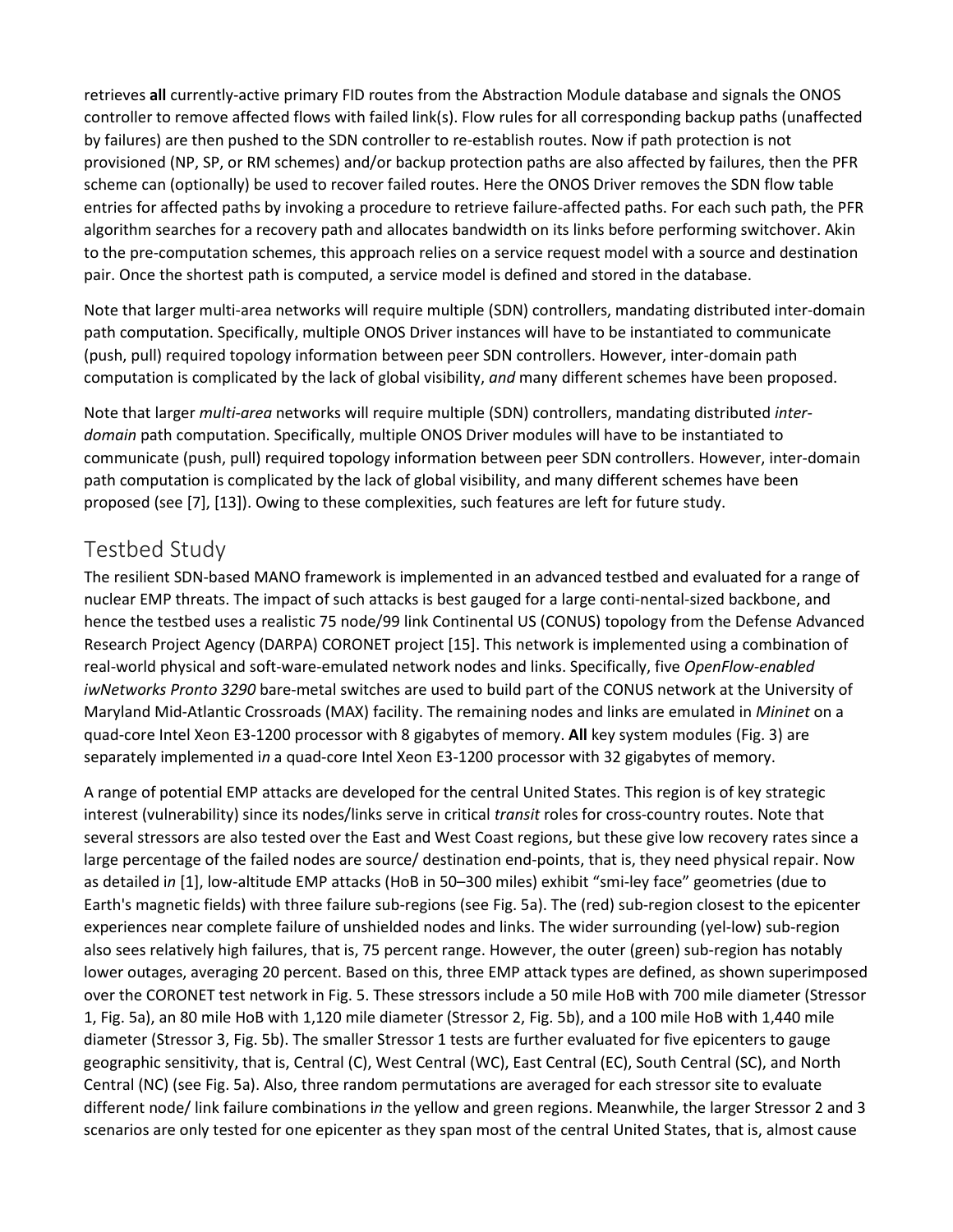network partitioning. Still, three random permutations are tested. Note that these test cases include link failures between surviving/working end-points, that is, to model optical amolifier/link failures.



**Figure 5.** Nuclear EMP stressor footprints over 75-node CONUS topology: a) Stressor 1 (50 mile HoB); b) Stressors 2, 3 (80, 100 mile).

The scenarios are evaluated for medium-to-heavy load with 100 cross-country connections between random East and West Coast locations (requesting 5 percent link capacity). In general, these test cases represent *an* optical backbone carrying wavelength lightpaths with full/ adequate conversion and regeneration. Now the actual "attacks" are triggered by running scripts to fail the impacted nodes/links specified i*n*the test cases. As noted earlier, the "risk-aware" (RM, JRM) schemes require a-priori SRRG regions for path computation and hence three types are defined/inputted, that is, East Coast, Central, and West Coast. As the Central region is most relevant here, its SRRG footprint is purposely set different from any of the test cases (Stressors 1–3 in Fig. 5). This choice injects a high degree of realism as actual and predicted failures will rarely match. A subset of tests are also done using a minimum level of EMP hardening. Twenty percent of nodes and links (opto-electronic regeneration units) in the central region of the CONUS network are assumed to be immune to E1 and E2 effects, for example, via MIL 188–125 or TEMPEST shielding.

Overall post-attack failure rates are shown i*n* Fig. 6, that is, the number of failed connections after recovery attempts. A tiered recovery strategy is also implemented where the postfault re-routing (PFR) scheme is done in case of backup route failure. Foremost, the results for Stressor 1 attacks in Fig. 6a indicate very high outages for regular unprotected demands, that is, over 70 percent of failures for the NP scheme in non-hardened networks. Sensitivity to epicenter location is also evident here, with attacks in the SC and WC regions failing over 90 percent of unprotected East-West connection paths. However, these findings also confirm notable improvement with the survivability schemes. For example, the basic node-disjoint protection (SP scheme) gives 10–30 percent fewer failures depending upon Stressor 1 epicenters, and these gains increase with higher initial failures. More importantly, the "risk-aware" schemes give even better results. For example, using a-priori information to compute more resilient routes (RM scheme) yields 20 percent fewer failures versus regular TE routing (NP scheme) for attacks in the WC region and over 50 percent i*n* the SC region. "Risk-aware" route protection (JRM scheme) is even more effective, with post-fault failures dropping to under 30 percent in most cases. The improvement over basic protection (SP scheme) is also quite significant, with 20 to 40 percent fewer route failures. Finally, active post-fault re-routing (PFR scheme) recovers all failed demands regardless, as Stressor 1 footprints leave sufficient post-fault working link capacity.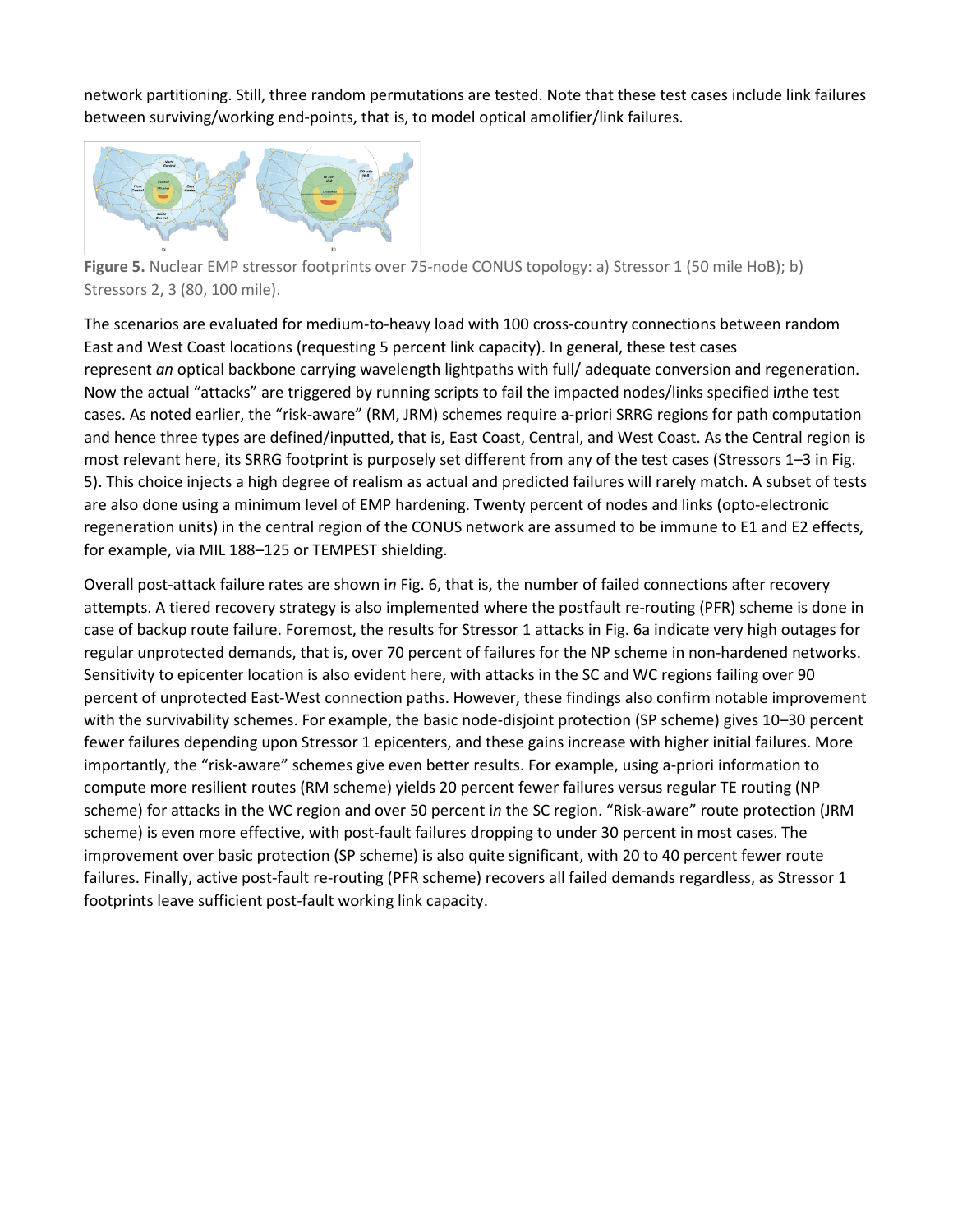

Figure 6. Post-attack connection failure rates: a) Stressor 1, b) Stressor 2, c) Stressor 3.

However, results for larger EMP attacks show much higher outages, that is, Fig. 6b(Stressor 2) and Fig. 6c (Stressor 3). For example, unprotected TE-routed demands experience near total failure in all cases. Furthermore, basic protection (SP scheme) only gives nominal recovery, under 10 percent. More importantly, apriori risk information (RM, JRM schemes) provides minimal failure reduction for both stressors, that is, since larger failure regions dwarf the smaller a-pri-ori central failure region. In other words, the realistic discrepancy between predicted and actual failure footprints reduces the effectiveness of a-priori methods. By contrast, theoretical studies show notably better recovery since they assume ideal matching failure regions [4], [5]. Nevertheless, post-fault re-routing (PFR scheme) is still very effective for larger attacks, that is, recovering all Stressor 2 outages (Fig. 6b) and lowering Stressor 3 failures to below 50 percent (Fig. 6c). However this scheme still cannot provide full recovery in the latter case since only one or two working links are left to prevent network partitioning (bandwidth congestion when re-routing large numbers of affected demands).

As noted earlier, the "risk-aware" methods (RM, JRM, and PFR schemes) are also evaluated for moderate levels of network EMP hardening (the shaded bars in Fig. 6). These results indicate that the "risk-aware" RM and JRM schemes generally give moderate (non-negligible) recovery gains in hardened networks for smaller Stressor 1 and 2 type attacks, i*n* the 0–20 percent range (Figs. 6a and 6b). However, failure reduction with network hardening is much more pronounced for larger Stressor 3 events, that is, i*n* the 40 to 50 percent range (Fig. 6c). Furthermore, post-fault re-routing (PFR scheme) even recovers all failed routes for larger Stressor 3 attacks, that is, since hardened networks generally provide more capacity *on* critical transit links. These findings indicate that operators can reduce, that is, tradeoff, their investments i*n*network hardening to an extent by deploying more capable SDN-based recovery solutions.

Average route length (hop count) is also measured to gauge resource utilization (see Table 1). These results confirm notably longer pre-fault routes with backup protection, about 40 percent. However, "risk-aware" routing only gives a slight increase i*n* usage versus regular TE provisioning, that is, 1 to 2 percent higher average hop counts with the RM scheme (JRM scheme) versus the TE scheme (SP scheme). Meanwhile, post-fault PFR recovery shows sensitivity to stressor size and location. For example, the larger Stressor 2 and 3 attacks yield longer routes, averaging 13 to 14 hops (non-hardened). At the same time, some smaller Stressor 1 epicen-ters also give higher utilization, *on* par with larger attacks. These findings also show a slight decrease in post-fault utilization with network hardening, that is, less detoured routes.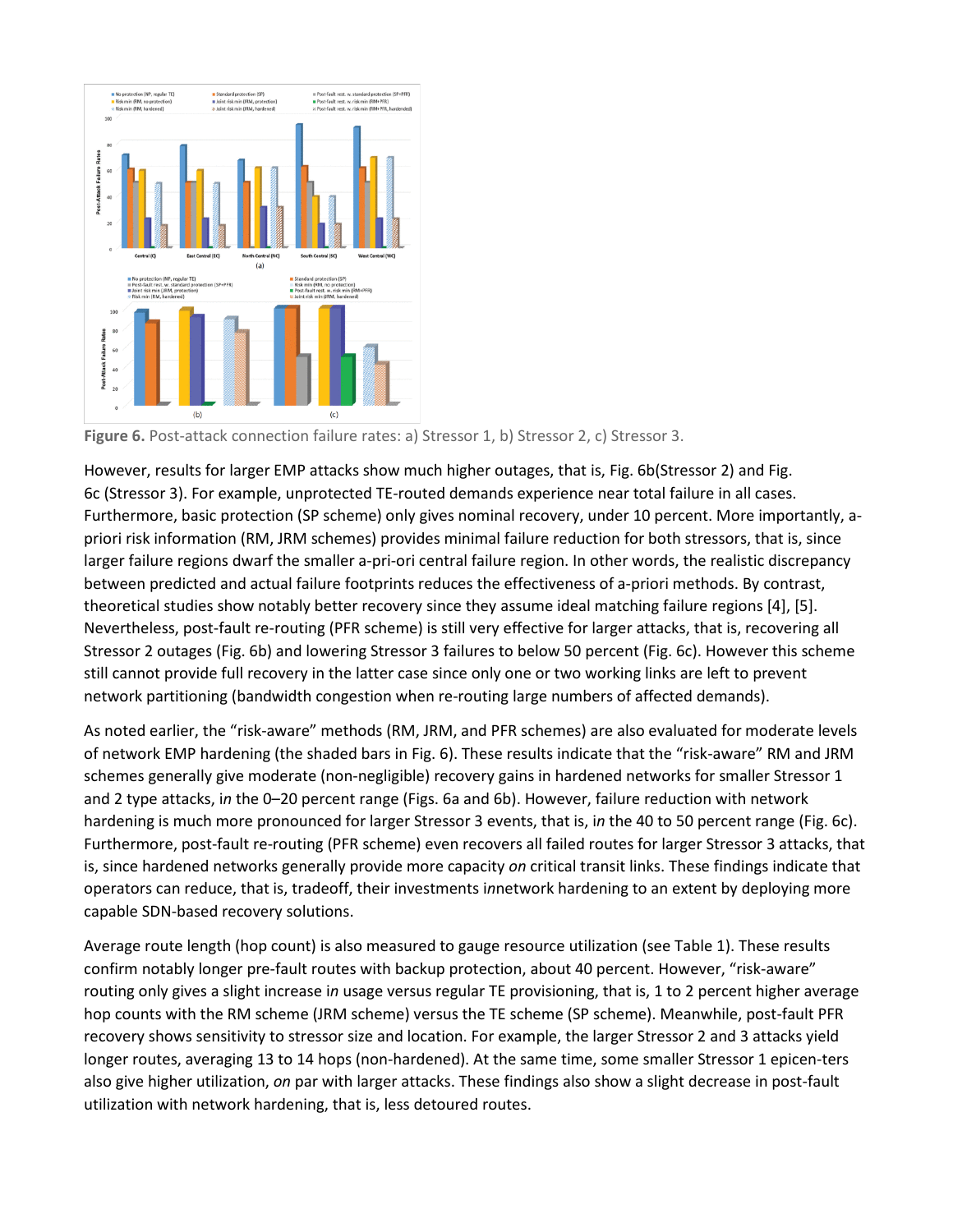A-priori risk information (RM, JRM schemes) provides minimal failure reduction for both stressors, that is, since larger failure regions dwarf the smaller a-priori central failure region. In other words, the realistic discrepancy between predicted and actual failure footprints reduces the effectiveness of a-priori methods. By contrast, theoretical studies show notably better recovery since they assume ideal matching failure regions.

Finally, in terms of delay, it takes about 2 minutes (1.25 minutes) to compute a primary (protection) path. However, since all routes are pre-computed and stored beforehand, post-at-tack recovery is not impacted. Meanwhile, average connection setup times are about 2 minutes during working conditions. Conversely, average post-fault recovery delays with the PFR scheme are generally higher, as shown in Table 1, includi*n*g cumulative switchover times from failed protection paths to re-computed working routes (SP→PFR or JRM→PFR). These findings confirm that "risk-aware" provisioning gives faster recovery as there are fewer failed routes to recover, as seen by comparing SP→PFR with IRM→PFR times (non-hardened). Moreover, hardening gives equivalent or lower averages as it yields fewer failures.

This study presents a novel resilient SDN control framework for disaster recovery, with a focus on large spacebased nuclear EMP attacks. The solution introduces new survivability-related schema definitions *and* implements a range of pre-fault and post-fault strategies.

| Pre-fault path lengths (hops)  |              |                     |                  |                 |
|--------------------------------|--------------|---------------------|------------------|-----------------|
| <b>Scheme TE</b>               |              | <b>RM</b>           | <b>SP</b>        | <b>JRM</b>      |
| Stressor 1-3 11.46             |              | 11.73               | 15.76            | 15.9            |
| Post-fault path lengths (hops) |              |                     |                  |                 |
| Non-                           |              | ardened             |                  | Hardened        |
| Scheme <sup>[7]</sup>          |              | SP <sub>R</sub> PFR | JRM <b>R</b> PFR | JRM <b>EPFR</b> |
| Stressor 1                     | $\mathsf{C}$ | 10.98               | 11.87            | 11.48           |
|                                | <b>NC</b>    | 11.71               | 12.42            | 12.44           |
|                                | SC           | 10.93               | 11.27            | 11.00           |
|                                | EC           | 11.10               | 12.40            | 11.40           |
|                                | WC           | 11.25               | 12.01            | 11.59           |
| Stressor 2                     |              | 12.04               | 13.88            | 12.27           |
| Stressor 3                     |              | 13.35               | 14.38            | 13.00           |
| Post-fault switchover time (s) |              |                     |                  |                 |
| Non-                           |              | ardened             |                  | Hardened        |
| Scheme <sup>[2]</sup>          |              | SP <sub>R</sub> PFR | JRM <b>R</b> PFR | JRM <b>EPFR</b> |
| Stressor 1                     | $\mathsf{C}$ | 8.5                 | 3.3              | 2.6             |
|                                | <b>NC</b>    | 9.2                 | 4.7              | 4.7             |
|                                | <b>SC</b>    | 5.9                 | 2.7              | 2.7             |
|                                |              |                     |                  |                 |
|                                | EC           | 8.9                 | 3.3              | 2.6             |
|                                | WC           | 10.4                | 3.3              | 3.3             |
| Stressor 2                     |              | 14.7                | 13.7             | 13.4            |
| Stressor 3                     |              | 15.0                | 15.0             | 9.0             |

**Table 1.** Average path lengths (hops) and post-fault switchover times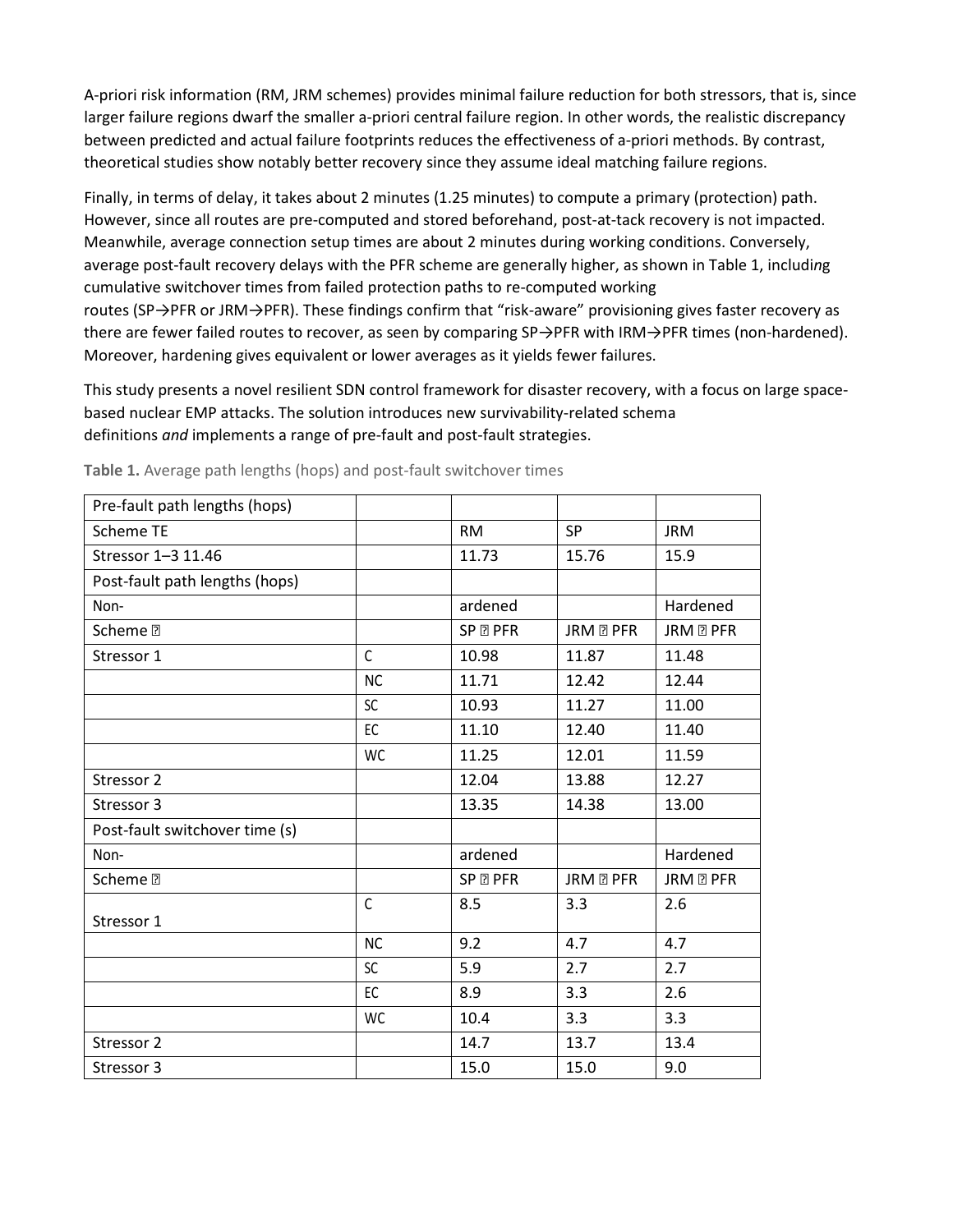| Pre-fault path lengths (hops)  |           |                      |                       |                       |  |  |  |
|--------------------------------|-----------|----------------------|-----------------------|-----------------------|--|--|--|
| Scheme                         | TE        | <b>RM</b>            | SP                    | <b>JRM</b>            |  |  |  |
| Stressor 1-3                   | 11.46     | 11.73                | 15.76                 | 15.9                  |  |  |  |
| Post-fault path lengths (hops) |           |                      |                       |                       |  |  |  |
| Non-hardened                   |           |                      |                       | Hardened              |  |  |  |
| Scheme $\rightarrow$           |           | $SP \rightarrow PFR$ | $JRM \rightarrow PFR$ | $JRM \rightarrow PFR$ |  |  |  |
| Stressor 1                     | C         | 10.98                | 11.87                 | 11.48                 |  |  |  |
|                                | <b>NC</b> | 11.71                | 12.42                 | 12.44                 |  |  |  |
|                                | SC.       | 10.93                | 11.27                 | 11.00                 |  |  |  |
|                                | EC        | 11.10                | 12.40<br>11.40        |                       |  |  |  |
|                                | <b>WC</b> | 11.25                | 12.01                 | 11.59                 |  |  |  |
| Stressor 2                     |           | 12.04                | 13.88                 | 12.27                 |  |  |  |
| Stressor 3                     |           | 13.35                | 14.38                 | 13.00                 |  |  |  |
| Post-fault switchover time (s) |           |                      |                       |                       |  |  |  |
| Non-hardened                   |           |                      | Hardened              |                       |  |  |  |
| Scheme $\rightarrow$           |           | $SP \rightarrow PFR$ | $JRM \rightarrow PFR$ | $JRM \rightarrow PFR$ |  |  |  |
| Stressor 1                     | C         | 8.5                  | 3.3                   | 2.6                   |  |  |  |
|                                | <b>NC</b> | 9.2                  | 4.7                   | 4.7                   |  |  |  |
|                                | <b>SC</b> | 5.9                  | 2.7                   | 2.7                   |  |  |  |
|                                | EC        | 8.9                  | 3.3                   | 2.6                   |  |  |  |
|                                | <b>WC</b> | 10.4                 | 3.3                   | 3.3                   |  |  |  |
| Stressor <sub>2</sub>          |           | 14.7                 | 13.7                  | 13.4                  |  |  |  |
| Stressor 3                     |           | 15.0                 | 15.0                  | 9.0                   |  |  |  |

# Conclusions and Future Efforts

This study presents a novel resilient SDN control framework for disaster recovery, with a focus *on* large spacebased nuclear EMP attacks. The solution introduces new survivability-related schema definitions and implements a range of pre-fault and post-fault strategies. The framework is deployed i*n* an advanced SDN testbed running the *ONOS* framework to manage *OpenFlow* switches. Various scenarios are evaluated, and the findings validate results from earlier theoretical studies *on* the benefit of using a-priori risk information and fast re-routing recovery. More importantly, this effort demonstrates the effectiveness of using SDN protocols to implement counter-EMP network recovery. As such, this testbed provides a vital operational facility to develop and evaluate further pre-fault/ post-fault EMP mitigation schemes. These efforts ca*n*include modified path recovery schemes, delayed cascading failure methods, expanded multi-domain disaster recovery methods, static network pre-design (EMP hardening), and post-fault repair strategies. The latter efforts ca*n* include rapid deployment of backup cellular and/or satellite communication assets to re-establish connectivity.

## ACKNOWLEDGMENT

This work has been funded by the Defense Threat Reduction Agency (DTRA) under Grant HDTRA1-13-C-0027. The authors are very grateful for this support.